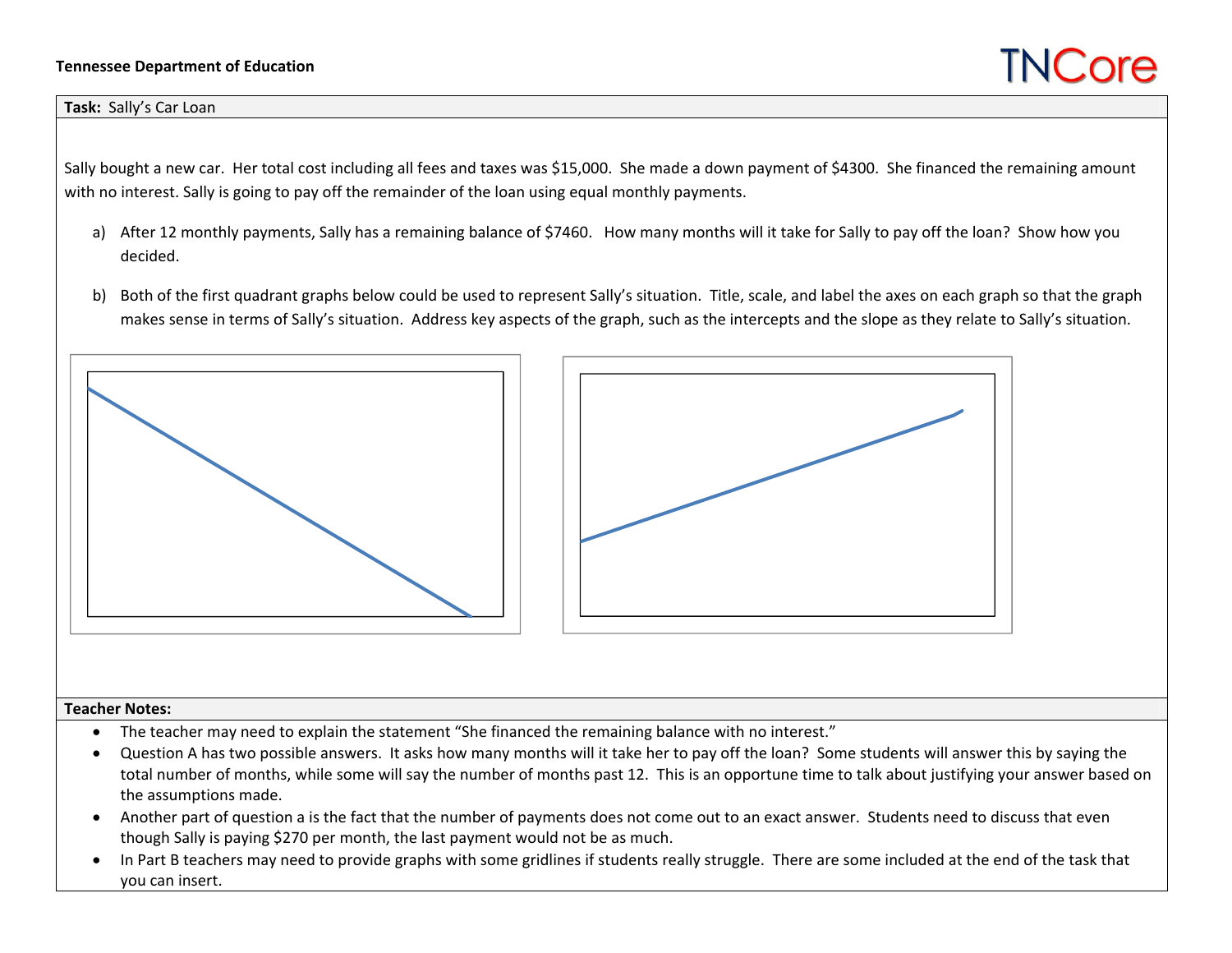| <b>Common Core State Standards for Mathematical Content</b>                                                                                                                                                                                                                                                                                                                                                                                                                                                                                                   | <b>Common Core State Standards for Mathematical Practice</b>                                                                                                                                                                                                                                                                                                                           |  |
|---------------------------------------------------------------------------------------------------------------------------------------------------------------------------------------------------------------------------------------------------------------------------------------------------------------------------------------------------------------------------------------------------------------------------------------------------------------------------------------------------------------------------------------------------------------|----------------------------------------------------------------------------------------------------------------------------------------------------------------------------------------------------------------------------------------------------------------------------------------------------------------------------------------------------------------------------------------|--|
| 8.F.A.1 Understand that a function is a rule that assigns to each input exactly<br>one output. The graph of a function is the set of ordered pairs consisting of an<br>input and the corresponding output.<br>8.EE.B.6 Use similar triangles to explain why the slope m is the same between<br>any two distinct points on a non-vertical line in the coordinate plane; derive the<br>equation $y = mx$ for a line<br>through the origin and the equation $y = mx + b$ for a line intercepting the vertical<br>axis at b.                                      | 1. Make sense of problems and persevere in solving them.<br>2. Reason abstractly and quantitatively.<br>3. Construct viable arguments and critique the reasoning of others.<br>4. Model with mathematics.<br>5. Use appropriate tools strategically.<br>6. Attend to precision.<br>7. Look for and make use of structure.<br>8. Look for and express regularity in repeated reasoning. |  |
| <b>Essential Understandings</b>                                                                                                                                                                                                                                                                                                                                                                                                                                                                                                                               |                                                                                                                                                                                                                                                                                                                                                                                        |  |
| Functions provide a tool for describing how variables change together. Using a function in this way is called modeling, and the function is called a<br>model.<br>Functions can be represented in multiple ways—in algebraic symbols, situations, graphs, verbal descriptions, tables, and so on—and these<br>representations, and the links among them, are useful in analyzing patterns of change.<br>Some representations of a function may be more useful than others, depending on how they are used.<br>Linear functions have constant rates of change. |                                                                                                                                                                                                                                                                                                                                                                                        |  |
| <b>Explore Phase</b>                                                                                                                                                                                                                                                                                                                                                                                                                                                                                                                                          |                                                                                                                                                                                                                                                                                                                                                                                        |  |
| <b>Possible Solution Paths</b>                                                                                                                                                                                                                                                                                                                                                                                                                                                                                                                                | <b>Assessing and Advancing Questions</b>                                                                                                                                                                                                                                                                                                                                               |  |
| a) Students could subtract \$4300 from \$15000 = \$10700<br>They know that in 12 months the balance went from \$10700 to \$7460, a<br>difference of \$3240. \$3240/12 months = \$270 per month<br>\$7460/270 = 27.63 months                                                                                                                                                                                                                                                                                                                                   | Assessing - How did you know to subtract \$4300 from \$15000? How did<br>you come up with \$270 per month?<br>Advancing - How many months total did it take for her to pay off the car?<br>Would she make the \$270 payment every month? What does 27.63<br>months mean?                                                                                                               |  |
| or                                                                                                                                                                                                                                                                                                                                                                                                                                                                                                                                                            |                                                                                                                                                                                                                                                                                                                                                                                        |  |
| $$10,700/270 = 39.63$ months                                                                                                                                                                                                                                                                                                                                                                                                                                                                                                                                  |                                                                                                                                                                                                                                                                                                                                                                                        |  |
| (Students could use equations to do the work above)                                                                                                                                                                                                                                                                                                                                                                                                                                                                                                           | Assessing - Why did you divide 10700 by 270 and not 7460?                                                                                                                                                                                                                                                                                                                              |  |
| $10,700 - 7460 = 12x$ to find the payment. This is the same work done<br>as above, just in equation form.                                                                                                                                                                                                                                                                                                                                                                                                                                                     | Advancing - How many months total did it take for her to pay off the car?<br>Would she make the \$270 payment every month? What does 39.63<br>months mean?                                                                                                                                                                                                                             |  |
|                                                                                                                                                                                                                                                                                                                                                                                                                                                                                                                                                               |                                                                                                                                                                                                                                                                                                                                                                                        |  |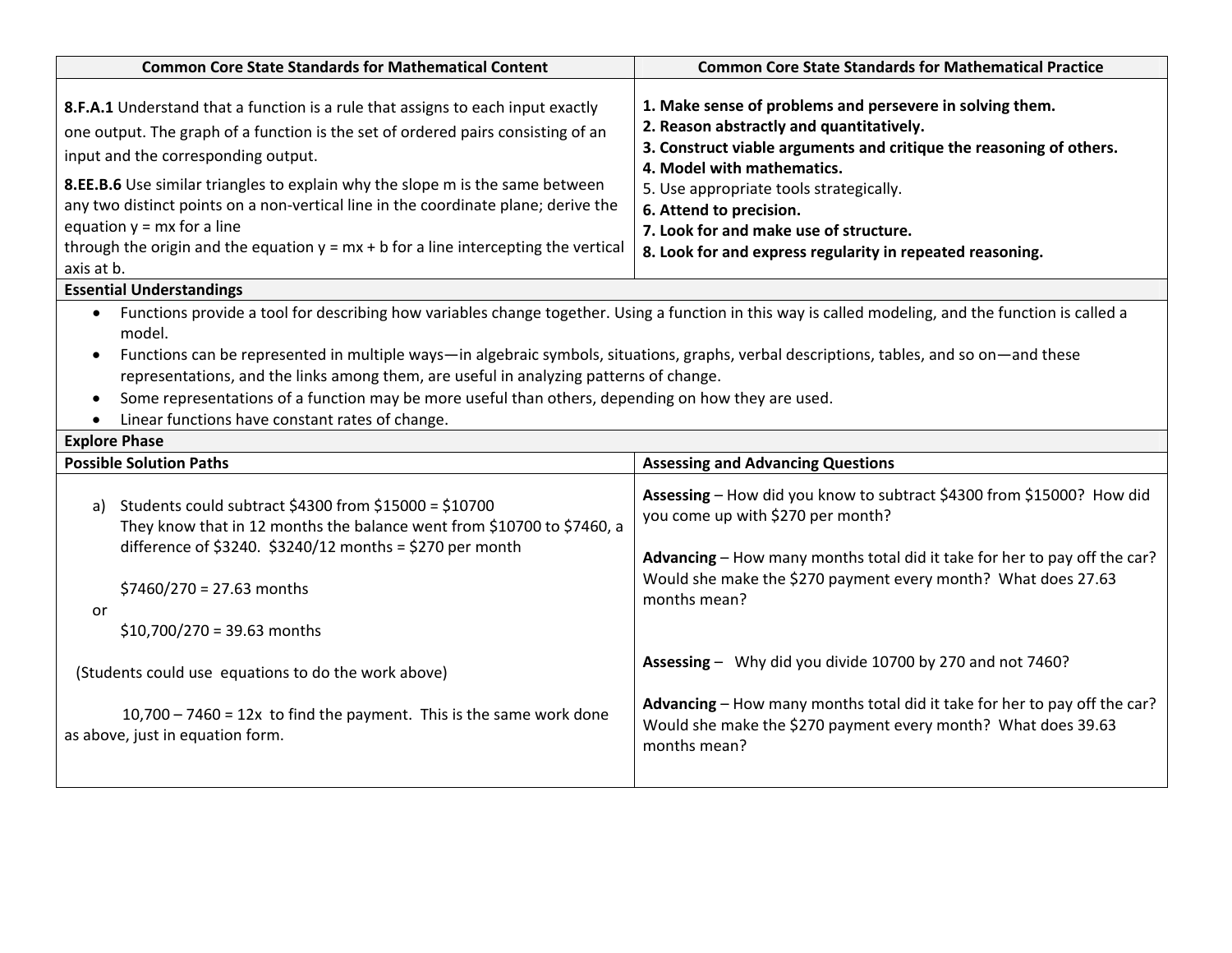

Intercepts (0,7460) represents the balance after 12 months

(27.6, 0) represents when the loan is paid off Slope <sup>=</sup> ‐270 this represents the monthly payment. It is negative because the remaining balance goes down each month she makes the payment.

**or**



**Assessing** – How did you know what the intercepts where? How did you know what the slope is?

**Advancing** – Can you identify an ordered pair on the graph? If this graph is extended into Quadrant 2, what will the ordered pair be when <sup>x</sup> <sup>=</sup> ‐1? Does this make sense in this problem?

**Assessing** – How did you know what the intercepts where? How did you know what the slope is?

**Advancing** – Can you identify an ordered pair on the graph? If this graph is extended into Quadrant 4, what will the ordered pair be when <sup>x</sup> <sup>=</sup> 40? Does this make sense in this problem?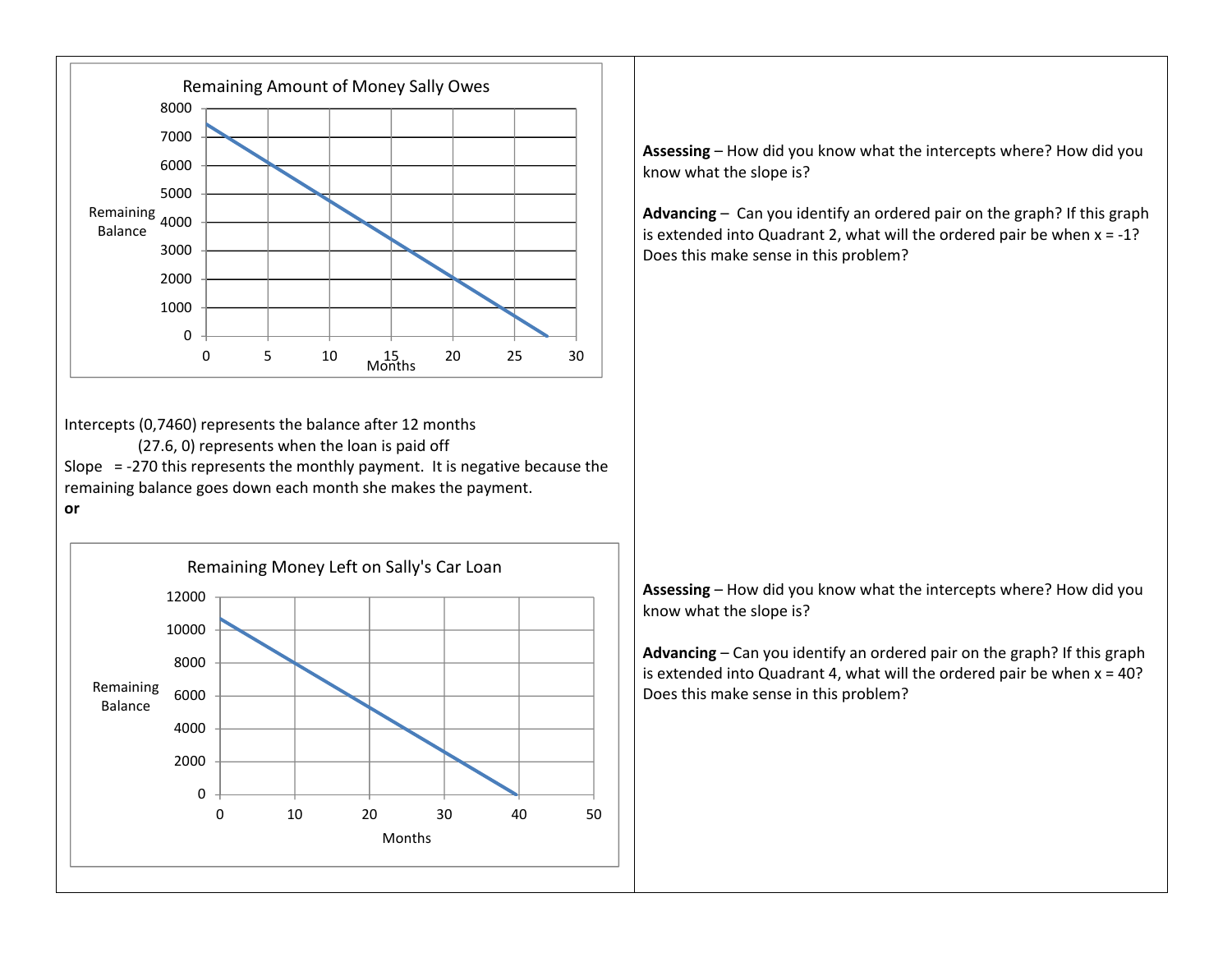Intercepts (0, 10700) Amount left to pay after down payment

(39.63, 0) Number of months to pay off the loan

Slope <sup>=</sup> ‐270 this represents the monthly payment. It is negative because the remaining balance goes down each month she makes the payment.

(In either of the 2 graphs above students could do years for the horizontal axis instead of months.)



Intercepts (0, 4300) Amount of down payment

Slope <sup>=</sup> 270 this represents the monthly payment. It is positive because this adds to the amount of money Sally has paid..

Or

**Assessing** – How did you know what the intercepts where? How did you know what the slope is?

**Advancing** – Can you identify an ordered pair on the graph? What would change about the situation if the y-intercept was 5000?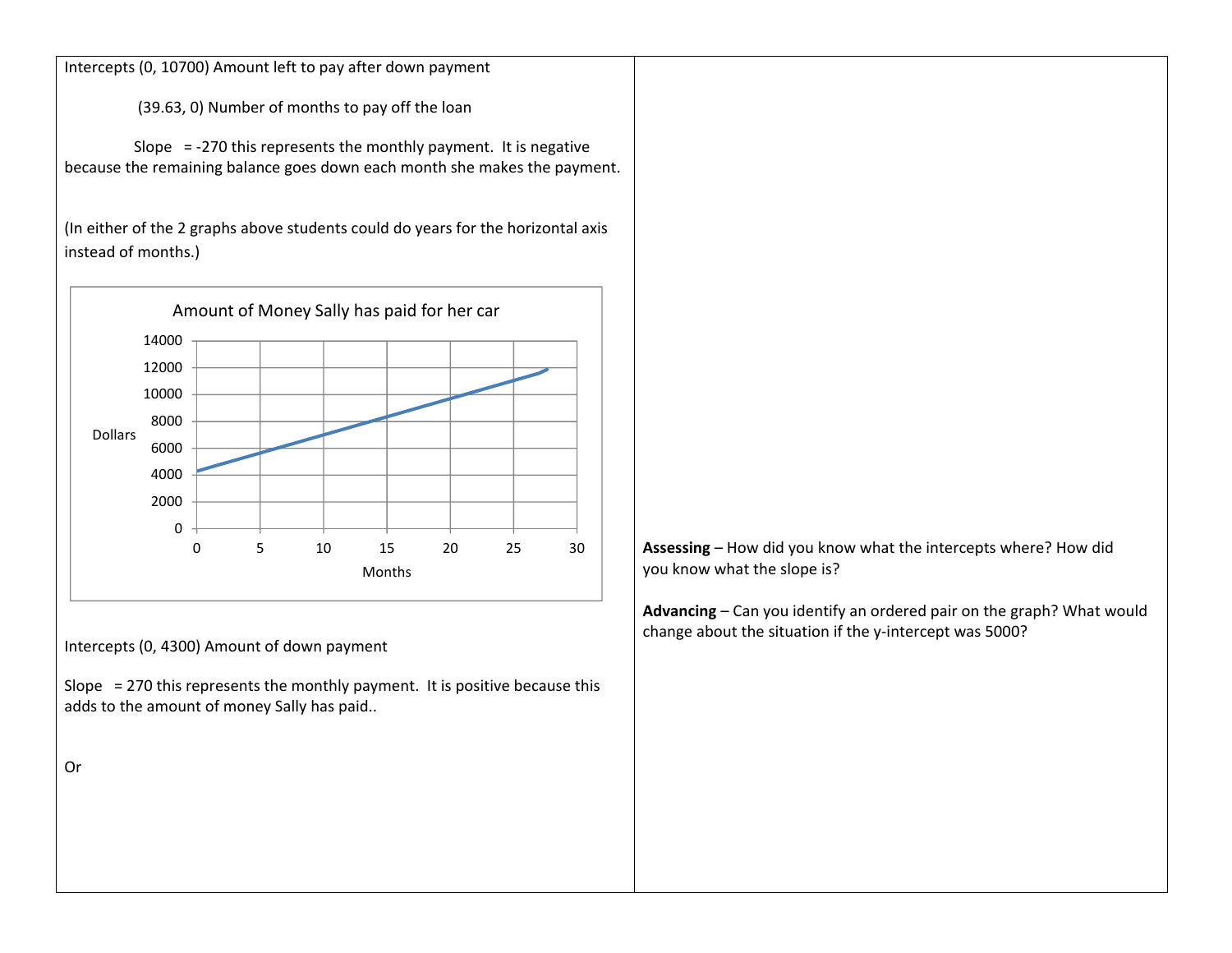| Money Sally has paid for her car                                                                                                        |                                                                                                                                                                                                                   |
|-----------------------------------------------------------------------------------------------------------------------------------------|-------------------------------------------------------------------------------------------------------------------------------------------------------------------------------------------------------------------|
| 16000<br>14000<br>12000                                                                                                                 |                                                                                                                                                                                                                   |
| 10000                                                                                                                                   |                                                                                                                                                                                                                   |
| 8000<br><b>Dollars</b><br>6000                                                                                                          |                                                                                                                                                                                                                   |
| 4000                                                                                                                                    |                                                                                                                                                                                                                   |
| 2000                                                                                                                                    |                                                                                                                                                                                                                   |
| 0<br>20<br>30<br>10<br>40<br>50<br>0<br>Months                                                                                          | Assessing - How did you know what the intercepts where? How did<br>you know what the slope is?                                                                                                                    |
| Intercepts (0, 4300) Amount of down payment                                                                                             | Advancing - Can you identify an ordered pair on the graph? What would<br>change about the situation if the y-intercept was 5000?                                                                                  |
| Slope $= 270$ this represents the monthly payment. It is positive because this<br>adds to the amount of money she has paid for the car. |                                                                                                                                                                                                                   |
| <b>Possible Student Misconceptions</b>                                                                                                  |                                                                                                                                                                                                                   |
| a) Students may blindly divide \$7460 by 12 to try and calculate the monthly<br>payment. 7460/12 = \$621.67                             | Assessing - What does the 12 represent? What does 7460 represent?<br>Advancing - What should we divide by 12 to get the correct monthly<br>payment?                                                               |
| b) Students may get confused on what should go on each axis.                                                                            | Assessing - What is happening to the amount of money that Sally owes?<br>That she pays?<br>Advancing - Could a table help the graph make more sense to us? What<br>numbers should we put in our table to help us? |
| <b>Entry/Extensions</b>                                                                                                                 | <b>Assessing and Advancing Questions</b>                                                                                                                                                                          |
| If students can't get started                                                                                                           | Assessing - How much was the car? How much money did Sally pay for a<br>down payment? How much does she owe when she drives off the lot?<br>How much did she pay off in the first 12 months?                      |